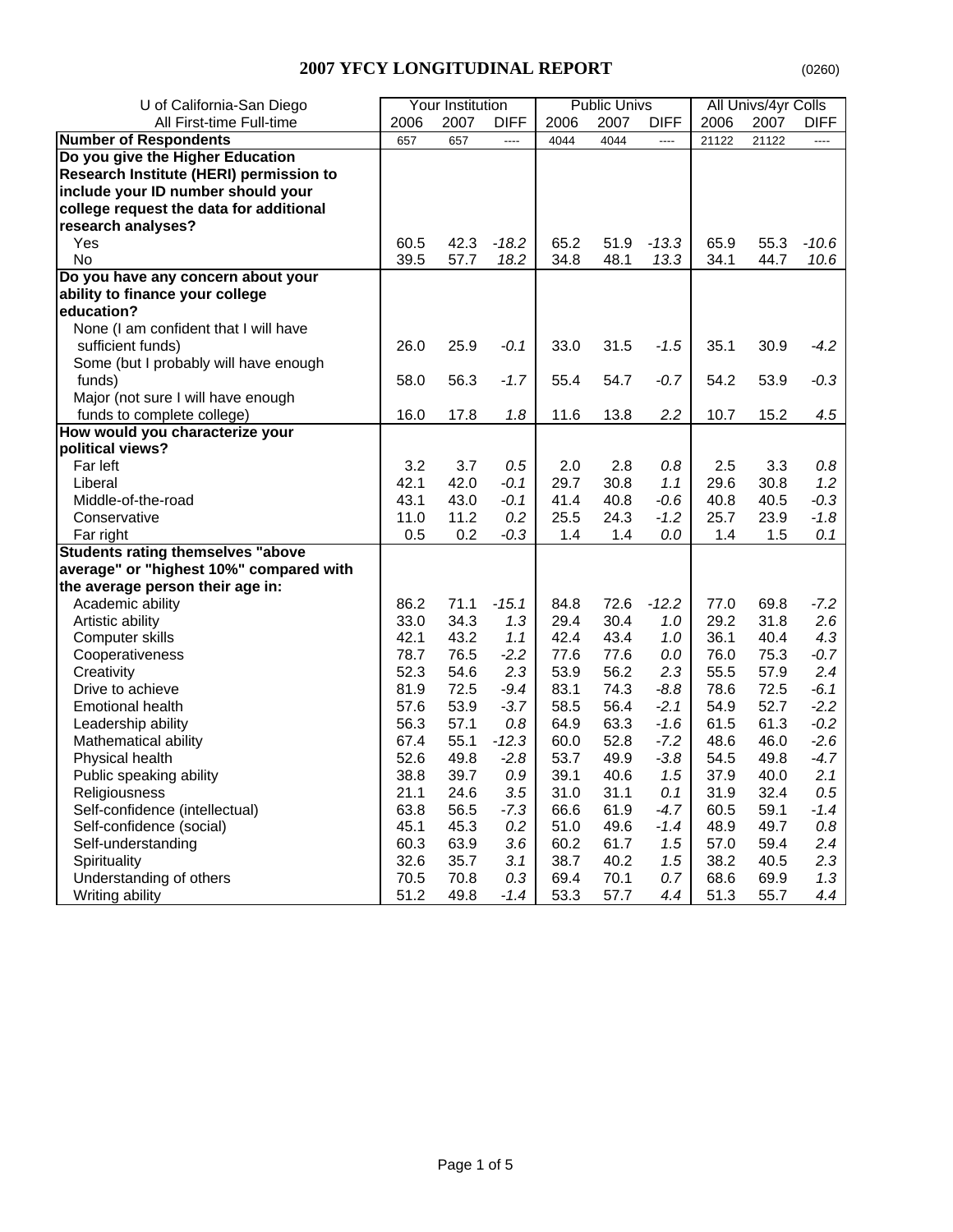| U of California-San Diego                                     | Your Institution |              |                   | <b>Public Univs</b> |      | All Univs/4yr Colls |              |              |                   |
|---------------------------------------------------------------|------------------|--------------|-------------------|---------------------|------|---------------------|--------------|--------------|-------------------|
| All First-time Full-time                                      | 2006             | 2007         | <b>DIFF</b>       | 2006                | 2007 | <b>DIFF</b>         | 2006         | 2007         | <b>DIFF</b>       |
| Indicate which activities you did                             |                  |              |                   |                     |      |                     |              |              |                   |
| during the past year                                          |                  |              |                   |                     |      |                     |              |              |                   |
| Attended a religious service                                  | 61.0             | 40.4         | $-20.6$           | 75.5                | 53.7 | $-21.8$             | 79.3         | 56.3         | $-23.0$           |
| Was bored in class [1]                                        | 43.5             | 41.5         | $-2.0$            | 40.2                | 42.4 | 2.2                 | 38.1         | 38.2         | 0.1               |
| Tutored another student                                       | 78.3             | 54.5         | $-23.8$           | 69.1                | 51.3 | $-17.8$             | 59.5         | 42.8         | $-16.7$           |
| Studied with other students                                   | 92.0             | 94.0         | 2.0               | 90.9                | 92.9 | 2.0                 | 88.1         | 91.9         | 3.8               |
| Was a guest in a teacher's home                               | 15.3             | 3.5          | $-11.8$           | 22.3                | 6.6  | $-15.7$             | 23.4         | 15.6         | $-7.8$            |
| Smoked cigarettes [1]                                         | 1.1              | 3.2          | 2.1               | 2.1                 | 4.0  | 1.9                 | 3.0          | 5.2          | 2.2               |
| Drank beer                                                    | 24.5             | 37.1         | 12.6              | 31.4                | 49.2 | 17.8                | 39.9         | 53.4         | 13.5              |
| Drank wine or liquor                                          | 32.6             | 46.9         | 14.3              | 40.2                | 57.0 | 16.8                | 47.2         | 59.8         | 12.6              |
| Felt overwhelmed by all I had to do[1]                        | 28.6             | 45.3         | 16.7              | 29.4                | 43.2 | 13.8                | 30.7         | 41.2         | 10.5              |
| Felt depressed [1]                                            | 8.0              | 15.2         | 7.2               | 6.5                 | 12.8 | 6.3                 | 6.9          | 11.6         | 4.7               |
| Performed volunteer work                                      | 90.6             | 43.0         | $-47.6$           | 89.5                | 57.4 | $-32.1$             | 88.0         | 61.4         | $-26.6$           |
| Played a musical instrument                                   | 57.5             | 35.4         | $-22.1$           | 47.1                | 31.0 | $-16.1$             | 44.0         | 30.0         | $-14.0$           |
| Socialized with someone of another                            |                  |              |                   |                     |      |                     |              |              |                   |
| racial/ethnic group [1]                                       | 82.3             | 72.2         | $-10.1$           | 73.7                | 57.5 | $-16.2$             | 69.1         | 53.3         | $-15.8$           |
| Came late to class                                            | 61.5             | 71.0         | 9.5               | 54.0                | 63.3 | 9.3                 | 55.6         | 60.3         | 4.7               |
| Used the Internet: [1]                                        |                  |              |                   |                     |      |                     |              |              |                   |
| For research or homework                                      | 82.9             | 78.5         | $-4.4$            | 80.3                | 81.1 | 0.8                 | 79.2         | 81.5         | 2.3               |
| To read news sites                                            | 45.2             | 49.5         | 4.3               | 42.0                | 49.2 | 7.2                 | 43.2         | 49.6         | 6.4               |
| To read blogs                                                 | 43.9             | 41.5         | $-2.4$            | 37.0                | 37.9 | 0.9                 | 35.9         | 37.0         | 1.1               |
| Performed community service as part of                        |                  |              |                   |                     |      |                     |              |              |                   |
|                                                               | 53.5             | 11.4         | $-42.1$           |                     | 23.4 | $-29.2$             | 56.3         |              | $-25.3$           |
| a class                                                       |                  |              |                   | 52.6                |      |                     |              | 31.0         |                   |
| Discussed religion [1]                                        | 28.3<br>40.2     | 22.6<br>19.1 | $-5.7$<br>$-21.1$ | 32.2<br>37.7        | 21.8 | $-10.4$<br>$-17.7$  | 34.6<br>36.1 | 26.8<br>21.9 | $-7.8$<br>$-14.2$ |
| Discussed politics [1]<br>HOW MUCH TIME HAVE YOU SPENT DURING |                  |              |                   |                     | 20.0 |                     |              |              |                   |
| A TYPICAL WEEK DOING THE FOLLOWING                            |                  |              |                   |                     |      |                     |              |              |                   |
| <b>ACTIVITIES?</b>                                            |                  |              |                   |                     |      |                     |              |              |                   |
|                                                               |                  |              |                   |                     |      |                     |              |              |                   |
| <b>Studying/homework</b>                                      |                  |              |                   |                     |      |                     |              |              |                   |
| None                                                          | 1.0              | 0.2          | $-0.8$            | 1.3                 | 0.4  | $-0.9$              | 1.2          | 0.3          | $-0.9$            |
| Less than one hour                                            | 2.9              | 0.2          | $-2.7$            | 7.9                 | 0.7  | $-7.2$              | 8.1          | 0.9          | $-7.2$            |
| 1 to 2 hours                                                  | 10.2             | 3.2          | $-7.0$            | 17.8                | 6.2  | $-11.6$             | 17.7         | 7.0          | $-10.7$           |
| 3 to 5 hours                                                  | 26.1             | 28.5         | 2.4               | 28.8                | 28.3 | $-0.5$              | 28.9         | 27.1         | $-1.8$            |
| 6 to 10 hours                                                 | 29.6             | 35.8         | 6.2               | 23.5                | 34.4 | 10.9                | 22.9         | 34.2         | 11.3              |
| 11 to 15 hours                                                | 14.7             | 17.4         | 2.7               | 11.1                | 15.2 | 4.1                 | 11.6         | 16.2         | 4.6               |
| 16 to 20 hours                                                | 7.7              | 7.2          | $-0.5$            | 5.1                 | 7.6  | 2.5                 | 5.6          | 7.9          | 2.3               |
| Over 20 hours                                                 | 7.8              | 7.5          | $-0.3$            | 4.4                 | 7.3  | 2.9                 | 4.0          | 6.4          | 2.4               |
| <b>Socializing with friends</b>                               |                  |              |                   |                     |      |                     |              |              |                   |
| None                                                          | 0.3              | 0.2          | $-0.1$            | 0.1                 | 0.5  | 0.4                 | 0.2          | 0.5          | 0.3               |
| Less than one hour                                            | 2.3              | 1.3          | $-1.0$            | 1.6                 | 1.3  | $-0.3$              | 1.3          | 1.2          | $-0.1$            |
| 1 to 2 hours                                                  | 8.2              | 6.6          | $-1.6$            | 7.3                 | 5.7  | $-1.6$              | 6.4          | 5.1          | $-1.3$            |
| 3 to 5 hours                                                  | 23.0             | 24.4         | 1.4               | 21.7                | 18.9 | $-2.8$              | 19.2         | 17.0         | $-2.2$            |
| 6 to 10 hours                                                 | 31.0             | 33.6         | 2.6               | 30.7                | 30.0 | $-0.7$              | 28.7         | 28.4         | $-0.3$            |
| 11 to 15 hours                                                | 17.4             | 14.6         | $-2.8$            | 17.8                | 17.6 | $-0.2$              | 19.6         | 18.3         | $-1.3$            |
| 16 to 20 hours                                                | 8.0              | 7.7          | $-0.3$            | 9.3                 | 10.5 | 1.2                 | 10.9         | 11.6         | 0.7               |
| Over 20 hours                                                 | 9.8              | 11.6         | 1.8               | 11.4                | 15.6 | 4.2                 | 13.7         | 17.8         | 4.1               |

[1] Percentage marking "Frequently" only. All other results represent the percentage marking "Frequently" or "Occasionally".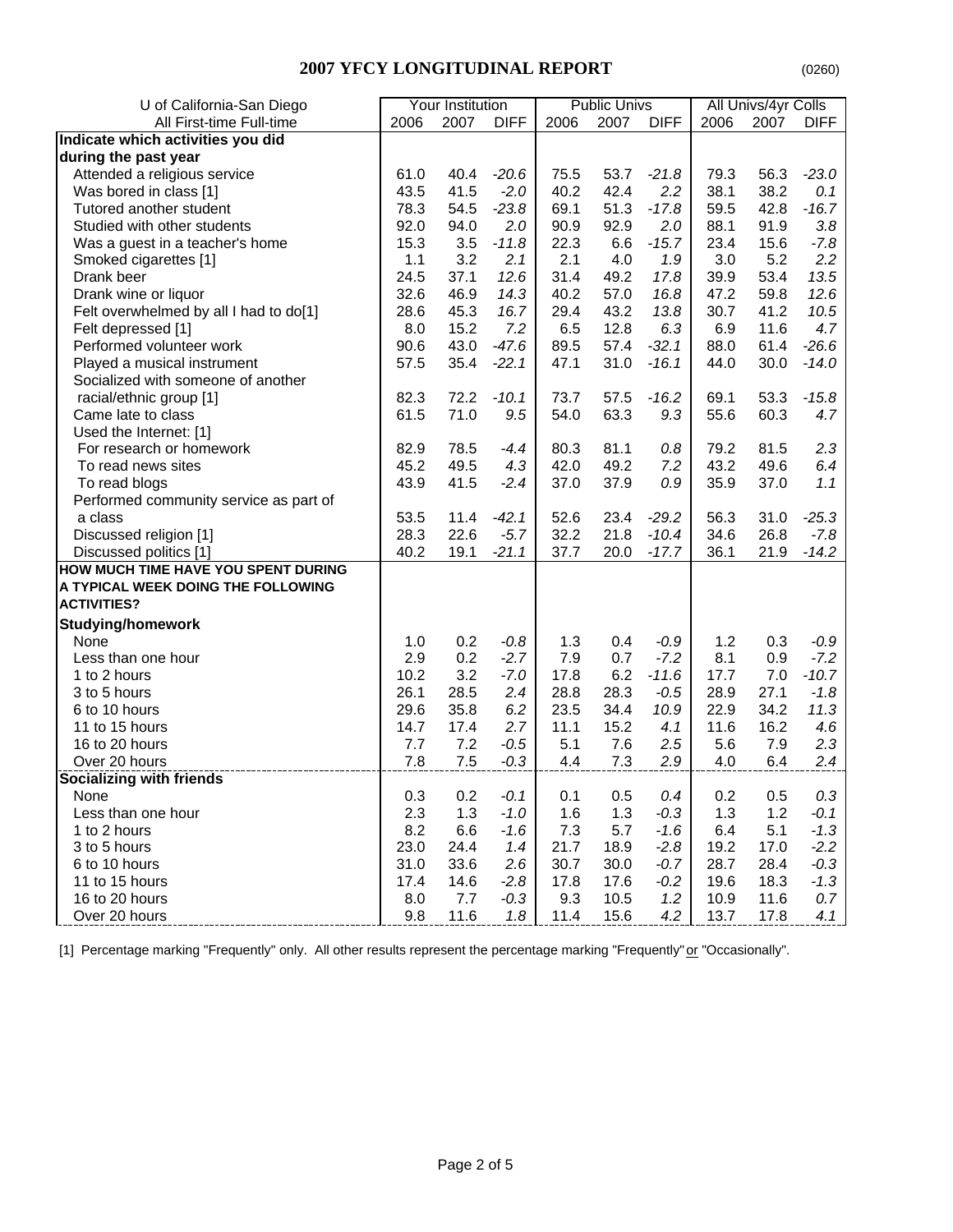| U of California-San Diego           |      | <b>Your Institution</b> |             |      | <b>Public Univs</b> |             |      | All Univs/4yr Colls |             |
|-------------------------------------|------|-------------------------|-------------|------|---------------------|-------------|------|---------------------|-------------|
| All First-time Full-time            | 2006 | 2007                    | <b>DIFF</b> | 2006 | 2007                | <b>DIFF</b> | 2006 | 2007                | <b>DIFF</b> |
| HOW MUCH TIME HAVE YOU SPENT DURING |      |                         |             |      |                     |             |      |                     |             |
| A TYPICAL WEEK DOING THE FOLLOWING  |      |                         |             |      |                     |             |      |                     |             |
| <b>ACTIVITIES?</b>                  |      |                         |             |      |                     |             |      |                     |             |
| <b>Exercise or sports</b>           |      |                         |             |      |                     |             |      |                     |             |
| None                                | 4.6  | 5.6                     | 1.0         | 4.9  | 5.8                 | 0.9         | 4.4  | 6.4                 | 2.0         |
| Less than one hour                  | 13.5 | 12.7                    | $-0.8$      | 11.9 | 11.7                | $-0.2$      | 9.7  | 11.9                | 2.2         |
| 1 to 2 hours                        | 17.6 | 26.6                    | 9.0         | 16.2 | 23.7                | 7.5         | 15.7 | 21.5                | 5.8         |
| 3 to 5 hours                        | 25.6 | 34.1                    | 8.5         | 21.2 | 33.2                | 12.0        | 20.0 | 29.5                | 9.5         |
| 6 to 10 hours                       | 18.7 | 14.4                    | $-4.3$      | 19.0 | 17.4                | $-1.6$      | 18.8 | 18.1                | $-0.7$      |
| 11 to 15 hours                      | 10.4 | 4.0                     | $-6.4$      | 12.1 | 4.5                 | $-7.6$      | 14.4 | 6.6                 | $-7.8$      |
| 16 to 20 hours                      | 4.3  | 1.6                     | $-2.7$      | 7.7  | 2.0                 | $-5.7$      | 8.4  | 3.2                 | $-5.2$      |
| Over 20 hours                       | 5.1  | 1.0                     | $-4.1$      | 6.8  | 1.6                 | $-5.2$      | 8.7  | 2.9                 | $-5.8$      |
| <b>Partying</b>                     |      |                         |             |      |                     |             |      |                     |             |
| None                                | 36.4 | 38.0                    | 1.6         | 35.8 | 31.6                | $-4.2$      | 30.7 | 27.7                | $-3.0$      |
| Less than one hour                  | 23.1 | 16.8                    | $-6.3$      | 18.3 | 14.3                | $-4.0$      | 16.0 | 12.3                | $-3.7$      |
| 1 to 2 hours                        | 21.2 | 16.8                    | $-4.4$      | 18.2 | 15.0                | $-3.2$      | 18.3 | 15.5                | $-2.8$      |
| 3 to 5 hours                        | 11.9 | 17.9                    | 6.0         | 15.8 | 20.8                | 5.0         | 18.5 | 22.7                | 4.2         |
| 6 to 10 hours                       | 5.0  | 8.7                     | 3.7         | 7.5  | 12.1                | 4.6         | 10.0 | 14.5                | 4.5         |
| 11 to 15 hours                      | 1.3  | 1.0                     | $-0.3$      | 2.6  | 4.0                 | 1.4         | 3.7  | 4.4                 | $0.7\,$     |
| 16 to 20 hours                      | 0.8  | 0.3                     | $-0.5$      | 1.2  | 1.2                 | 0.0         | 1.6  | 1.6                 | 0.0         |
| Over 20 hours                       | 0.5  | 0.5                     | 0.0         | 0.7  | 1.0                 | 0.3         | 1.3  | 1.2                 | $-0.1$      |
| <b>Student clubs/groups</b>         |      |                         |             |      |                     |             |      |                     |             |
| None                                | 18.2 | 40.2                    | 22.0        | 16.9 | 36.8                | 19.9        | 19.6 | 38.1                | 18.5        |
| Less than one hour                  | 15.2 | 11.9                    | $-3.3$      | 15.5 | 11.4                | $-4.1$      | 14.2 | 11.9                | $-2.3$      |
| 1 to 2 hours                        | 29.8 | 20.3                    | $-9.5$      | 29.4 | 20.5                | $-8.9$      | 28.6 | 21.8                | $-6.8$      |
| 3 to 5 hours                        | 18.5 | 18.2                    | $-0.3$      | 21.9 | 18.3                | $-3.6$      | 21.3 | 17.4                | $-3.9$      |
| 6 to 10 hours                       | 10.8 | 6.0                     | $-4.8$      | 9.5  | 8.0                 | $-1.5$      | 9.0  | 6.8                 | $-2.2$      |
| 11 to 15 hours                      | 3.5  | 2.4                     | $-1.1$      | 3.7  | 2.8                 | $-0.9$      | 3.5  | 2.0                 | $-1.5$      |
| 16 to 20 hours                      | 1.1  | 0.6                     | $-0.5$      | 1.3  | 1.0                 | $-0.3$      | 1.6  | 0.8                 | $-0.8$      |
| Over 20 hours                       | 2.7  | 0.3                     | $-2.4$      | 1.9  | 1.3                 | $-0.6$      | 2.2  | 1.1                 | $-1.1$      |
| <b>Watching TV</b>                  |      |                         |             |      |                     |             |      |                     |             |
| None                                | 8.5  | 10.3                    | 1.8         | 6.7  | 9.5                 | 2.8         | 5.9  | 12.2                | 6.3         |
| Less than one hour                  | 16.3 | 13.8                    | $-2.5$      | 15.1 | 14.2                | $-0.9$      | 14.2 | 16.5                | 2.3         |
| 1 to 2 hours                        | 22.7 | 27.7                    | $5.0\,$     | 24.0 | 24.7                | 0.7         | 24.7 | 26.4                | 1.7         |
| 3 to 5 hours                        | 27.1 | 26.9                    | $-0.2$      | 28.9 | 27.4                | $-1.5$      | 29.4 | 26.3                | $-3.1$      |
| 6 to 10 hours                       | 15.5 | 15.0                    | $-0.5$      | 16.2 | 15.7                | $-0.5$      | 16.4 | 12.0                | $-4.4$      |
| 11 to 15 hours                      | 5.0  | 3.9                     | $-1.1$      | 4.8  | 4.7                 | $-0.1$      | 5.1  | 3.5                 | $-1.6$      |
| 16 to 20 hours                      | 3.4  | 1.0                     | $-2.4$      | 2.3  | 1.5                 | $-0.8$      | 2.2  | 1.4                 | $-0.8$      |
| Over 20 hours                       | 1.6  | 1.4                     | $-0.2$      | 2.0  | 2.2                 | 0.2         | 2.2  | 1.6                 | $-0.6$      |
| <b>Household/childcare duties</b>   |      |                         |             |      |                     |             |      |                     |             |
| None                                | 17.9 | 50.9                    | 33.0        | 15.9 | 52.5                | 36.6        | 17.7 | 59.6                | 41.9        |
| Less than one hour                  | 24.6 | 20.3                    | $-4.3$      | 23.5 | 18.4                | $-5.1$      | 22.0 | 15.1                | $-6.9$      |
| 1 to 2 hours                        | 32.4 | 21.1                    | $-11.3$     | 34.2 | 19.1                | $-15.1$     | 33.0 | 15.6                | $-17.4$     |
| 3 to 5 hours                        | 19.0 | 6.0                     | $-13.0$     | 18.7 | 7.7                 | $-11.0$     | 18.6 | 6.7                 | $-11.9$     |
| 6 to 10 hours                       | 3.5  | 1.1                     | $-2.4$      | 5.1  | 1.6                 | $-3.5$      | 5.4  | 1.9                 | $-3.5$      |
| 11 to 15 hours                      | 1.0  | 0.5                     | $-0.5$      | 1.2  | 0.4                 | $-0.8$      | 1.8  | 0.6                 | $-1.2$      |
| 16 to 20 hours                      | 0.3  | 0.0                     | $-0.3$      | 0.6  | 0.1                 | $-0.5$      | 0.6  | 0.2                 | $-0.4$      |
| Over 20 hours                       | 1.3  | 0.2                     | $-1.1$      | 0.8  | 0.2                 | $-0.6$      | 0.9  | 0.3                 | $-0.6$      |
|                                     |      |                         |             |      |                     |             |      |                     |             |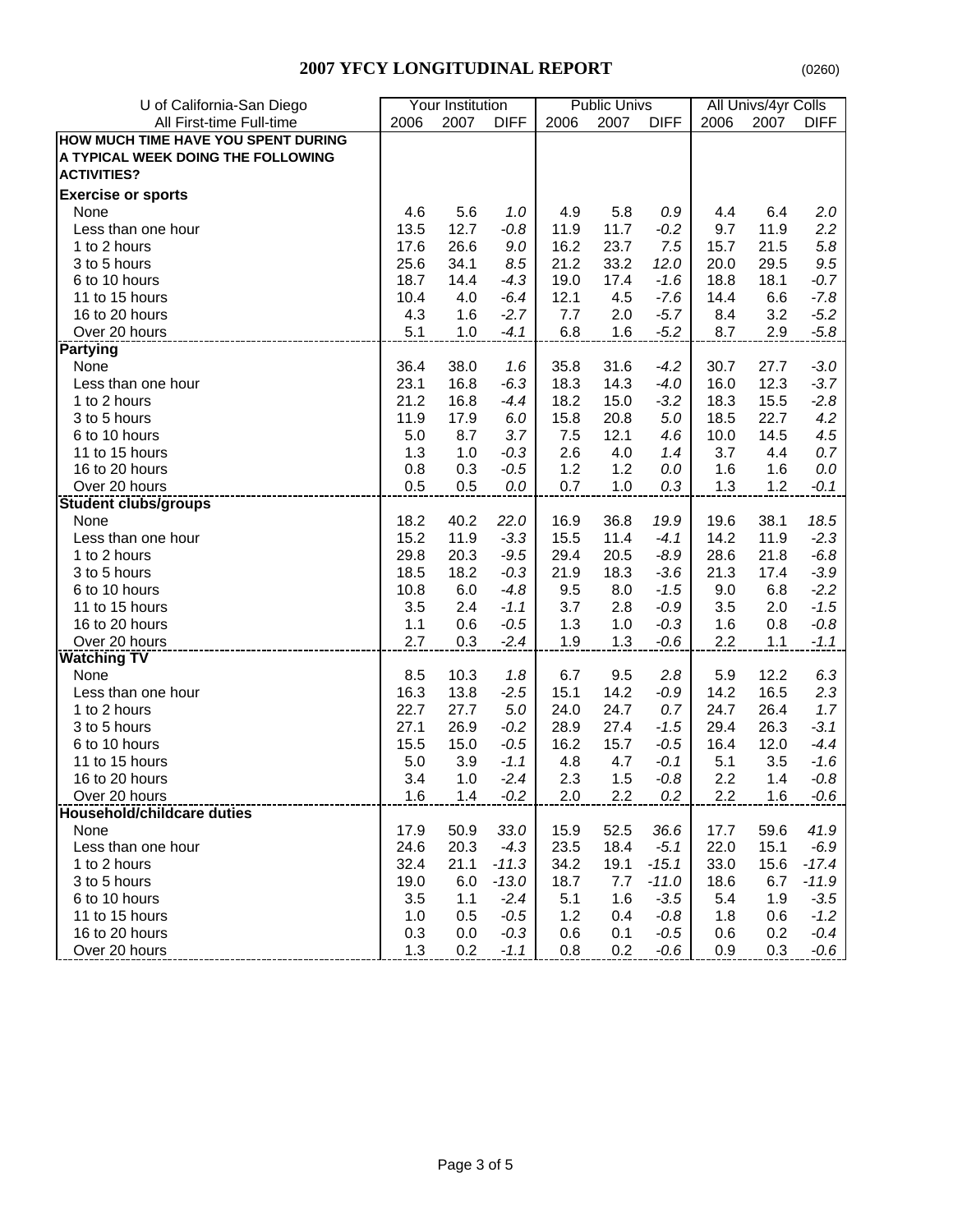### **2007 YFCY LONGITUDINAL REPORT**

| U of California-San Diego                   |             | Your Institution |             |             | <b>Public Univs</b> |                  | All Univs/4yr Colls |            |                  |
|---------------------------------------------|-------------|------------------|-------------|-------------|---------------------|------------------|---------------------|------------|------------------|
| All First-time Full-time                    | 2006        | 2007             | <b>DIFF</b> | 2006        | 2007                | <b>DIFF</b>      | 2006                | 2007       | <b>DIFF</b>      |
| HOW MUCH TIME HAVE YOU SPENT DURING         |             |                  |             |             |                     |                  |                     |            |                  |
| A TYPICAL WEEK DOING THE FOLLOWING          |             |                  |             |             |                     |                  |                     |            |                  |
| <b>ACTIVITIES?</b>                          |             |                  |             |             |                     |                  |                     |            |                  |
| <b>Reading for pleasure</b>                 |             |                  |             |             |                     |                  |                     |            |                  |
| None                                        | 16.8        | 43.5             | 26.7        | 18.8        | 40.7                | 21.9             | 19.7                | 41.3       | 21.6             |
| Less than one hour                          | 25.8        | 27.1             | 1.3         | 27.2        | 26.0                | $-1.2$           | 26.1                | 26.1       | 0.0              |
|                                             | 30.3        | 17.7             | $-12.6$     | 28.5        | 19.6                | $-8.9$           | 27.3                | 19.5       | $-7.8$           |
| 1 to 2 hours<br>3 to 5 hours                |             | 8.7              | $-9.2$      |             | 9.4                 |                  | 16.3                |            |                  |
| 6 to 10 hours                               | 17.9<br>6.6 |                  | $-4.3$      | 16.2<br>5.5 |                     | $-6.8$<br>$-2.3$ |                     | 9.0        | $-7.3$           |
| 11 to 15 hours                              | 1.0         | 2.3<br>0.5       | $-0.5$      | 2.3         | 3.2<br>0.5          |                  | 6.6<br>2.3          | 3.0        | $-3.6$<br>$-1.6$ |
| 16 to 20 hours                              | 0.6         | 0.2              | $-0.4$      |             | 0.2                 | $-1.8$           |                     | 0.7<br>0.2 | $-0.6$           |
| Over 20 hours                               |             | 0.0              | $-1.0$      | 0.6         | 0.2                 | $-0.4$<br>$-0.7$ | 0.8<br>0.9          |            | $-0.6$           |
|                                             | 1.0         |                  |             | 0.9         |                     |                  |                     | 0.3        |                  |
| <b>Playing video/computer games</b><br>None | 44.2        | 46.5             | 2.3         | 45.0        | 47.9                | 2.9              | 44.8                | 48.9       | 4.1              |
| Less than one hour                          | 20.3        | 16.9             | $-3.4$      | 20.9        | 17.0                | $-3.9$           | 20.8                | 17.5       | $-3.3$           |
| 1 to 2 hours                                | 14.7        | 14.2             | $-0.5$      | 14.2        | 14.7                | 0.5              | 15.0                | 14.9       | $-0.1$           |
| 3 to 5 hours                                | 10.0        | 13.7             | 3.7         | 10.3        | 11.7                | 1.4              | 10.1                | 10.5       | 0.4              |
| 6 to 10 hours                               | 5.5         | 5.2              | $-0.3$      | 5.5         | 5.3                 | $-0.2$           | 5.1                 | 4.8        | $-0.3$           |
| 11 to 15 hours                              | 2.7         | 1.5              | $-1.2$      | 2.1         | 1.7                 | $-0.4$           | 2.2                 | 1.6        | $-0.6$           |
| 16 to 20 hours                              |             | 1.1              | $-0.4$      |             | 0.6                 |                  | 0.9                 |            |                  |
| Over 20 hours                               | 1.5<br>1.1  | 1.0              | $-0.1$      | 0.8<br>1.2  | 1.1                 | $-0.2$<br>$-0.1$ | 1.2                 | 0.7<br>1.1 | $-0.2$<br>$-0.1$ |
| Objectives considered to be "very           |             |                  |             |             |                     |                  |                     |            |                  |
| important" or "essential":                  |             |                  |             |             |                     |                  |                     |            |                  |
| Becoming accomplished in one of the         |             |                  |             |             |                     |                  |                     |            |                  |
| performing arts (acting, dancing,           |             |                  |             |             |                     |                  |                     |            |                  |
| $etc.$ )                                    | 13.4        | 21.7             | 8.3         | 11.1        | 17.2                | 6.1              | 14.9                | 20.0       | 5.1              |
| Becoming an authority in my field           | 57.9        | 69.9             | 12.0        | 58.1        | 66.8                | 8.7              | 56.7                | 65.9       | 9.2              |
| Obtaining recognition from my               |             |                  |             |             |                     |                  |                     |            |                  |
| colleagues for contributions to my          |             |                  |             |             |                     |                  |                     |            |                  |
| special field                               | 54.8        | 61.8             | 7.0         | 52.1        | 58.5                | 6.4              | 51.9                | 59.4       | 7.5              |
| Influencing the political structure         | 19.8        | 24.1             | 4.3         | 18.2        | 21.7                | 3.5              | 19.3                | 22.3       | 3.0              |
| Influencing social values                   | 41.5        | 50.3             | 8.8         | 37.0        | 47.1                | 10.1             | 41.8                | 48.8       | 7.0              |
| Raising a family                            | 71.1        | 74.9             | 3.8         | 75.6        | 77.1                | 1.5              | 77.0                | 77.1       | 0.1              |
| Having administrative responsibility        |             |                  |             |             |                     |                  |                     |            |                  |
| for the work of others                      | 35.3        | 49.4             | 14.1        | 37.6        | 46.1                | 8.5              | 37.9                | 43.2       | 5.3              |
| Being very well off financially             | 77.9        | 77.7             | $-0.2$      | 74.1        | 69.9                | $-4.2$           | 70.3                | 67.3       | $-3.0$           |
| Helping others who are in difficulty        | 69.3        | 81.3             | 12.0        | 66.6        | 78.0                | 11.4             | 68.7                | 76.8       | 8.1              |
| Making a theoretical contribution to        |             |                  |             |             |                     |                  |                     |            |                  |
| science                                     | 31.1        | 31.6             | 0.5         | 21.9        | 22.1                | 0.2              | 18.0                | 19.4       | 1.4              |
| Writing original works (poems, novels,      |             |                  |             |             |                     |                  |                     |            |                  |
| short stories, etc.)                        | 12.4        | 19.8             | 7.4         | 11.7        | 16.3                | 4.6              | 14.6                | 19.6       | $5.0\,$          |
| Creating artistic work (painting,           |             |                  |             |             |                     |                  |                     |            |                  |
| sculpture, decorating, etc.)                | 12.9        | 20.2             | 7.3         | 11.2        | 16.5                | 5.3              | 14.5                | 19.3       | 4.8              |
| Becoming successful in a business of my     |             |                  |             |             |                     |                  |                     |            |                  |
| own                                         | 37.0        | 43.6             | 6.6         | 37.0        | 39.7                | 2.7              | 37.7                | 39.8       | 2.1              |
| Becoming involved in programs to clean      |             |                  |             |             |                     |                  |                     |            |                  |
| up the environment                          | 28.4        | 39.9             | 11.5        | 22.7        | 31.0                | 8.3              | 22.4                | 29.2       | $6.8\,$          |
| Developing a meaningful philosophy of       |             |                  |             |             |                     |                  |                     |            |                  |
| life                                        | 53.4        | 62.2             | 8.8         | 47.1        | 55.3                | 8.2              | 48.1                | 53.8       | 5.7              |
| Participating in a community action         |             |                  |             |             |                     |                  |                     |            |                  |
| program                                     | 31.8        | 44.1             | 12.3        | 27.9        | 38.0                | 10.1             | 29.1                | 36.0       | 6.9              |
| Helping to promote racial understanding     | 41.8        | 44.9             | 3.1         | 31.7        | 36.7                | 5.0              | 33.1                | 37.2       | 4.1              |